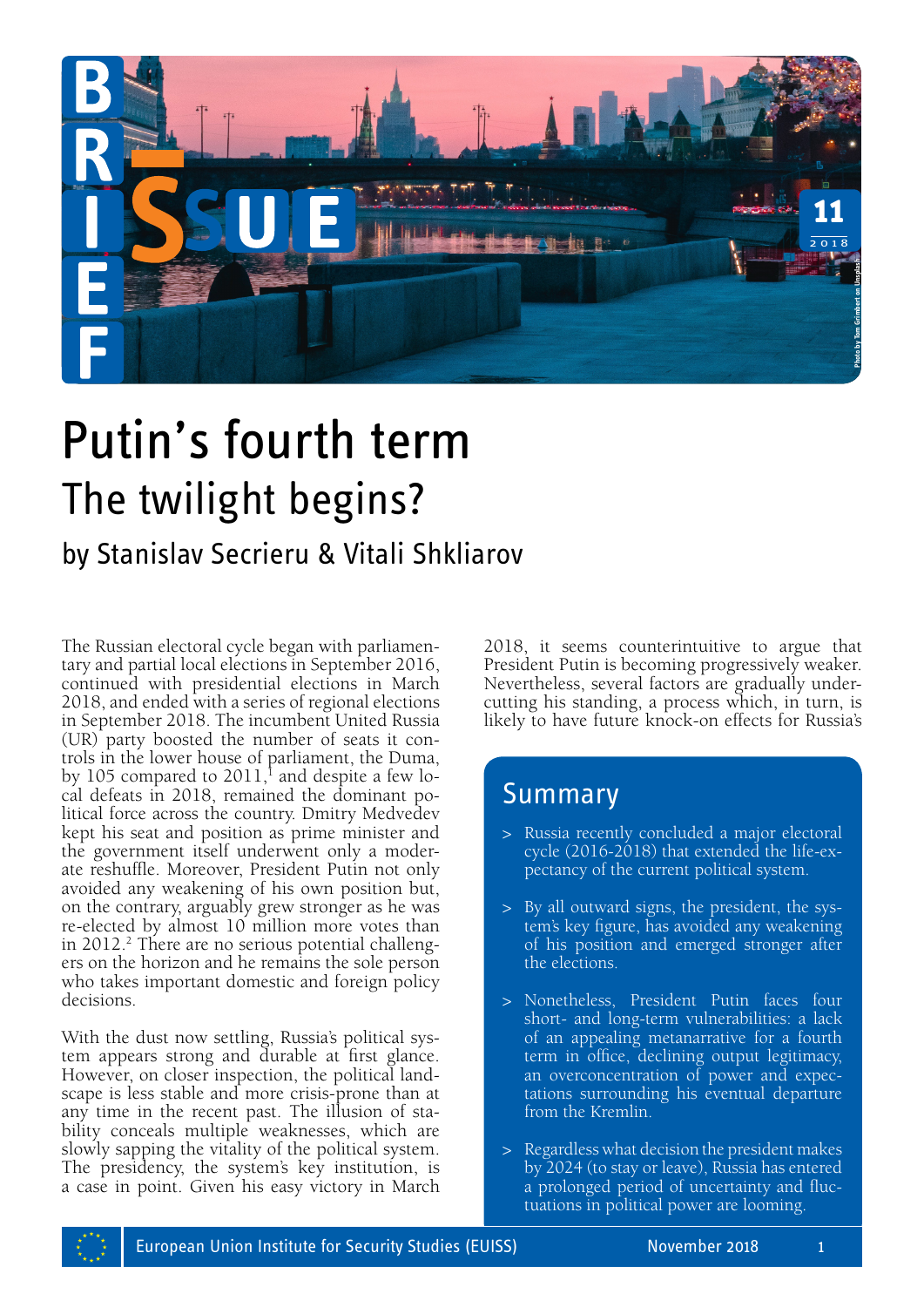entire political edifice. What vulnerabilities does President Putin face in his fourth term in office? What are the drivers behind them? And how might these play out in the future?

#### The lack of a metanarrative

The first vulnerability is that Putin's (probable) last presidential term lacks an overarching narrative that goes beyond securing voter turnout on the day of elections; one which could help preserve public backing for the duration of his mandate. Previously, he skilfully used such narratives to set and dominate the public agenda while maintaining majority support. This helped to minimise the scale of repressive tactics and allowed him to govern largely by consent.

In 2000, for instance, Putin built his campaign around the mission to regain control over the Chechen Republic and restore order to a country shaken by a prolonged economic crisis and rampant crime.3 In 2004, Putin declared "war" on the oligarchs who had enriched themselves in the 1990s while the general population became poorer, and promised greater prosperity to citizens.<sup>4</sup> After Medvedev's *intermezzo* (the 2008-2012 period that coincided with the modernisation narrative),5 Putin returned to power in 2012 under the banner of conservative values (family, religion, patriotism).<sup>6</sup> This conservative message was reinforced by the annexation of Crimea in 2014, as it resonated emotionally with many Russian citizens who perceived Ukrainian sovereignty over the peninsula after the collapse of the Soviet Union as a "historical injustice".7

But in 2018, Putin and his campaign staff failed to generate a metanarrative which convincingly explained why the incumbent president deserved a renewed mandate. They also failed to lay out the direction in which the president wanted to take the country during his new term. Thus, Putin's campaign lacked aspirational elements. Instead of inventing a new narrative or even recycling old ones, his supporters framed the re-election bid as a necessity for the country – in other words, "because there are no viable alternatives to Putin".9 The message indicated that without Putin, living standards and public order might suffer, thereby encouraging people to opt for stability. This probably helped to secure his re-election, but might not be enough to ensure sustained public backing.

Between April and September 2018, Putin's approval rating slipped dramatically from 82% to 67% (the lowest in four years). Moreover, the number of people who think that the country is heading in the wrong direction went up from 27% in March 2018 to 41% in September 2018.9 Of course, this trend is multi-causal. Unpopular decisions pushed by the Kremlin, such as raising Value Added Tax (VAT) from 18% to 20% and increasing the retirement age (from 55 to 60 for women and from 60 to 65 for men), $10$  took a toll on the president's ratings. But at the same time, the absence of a persuasive grand narrative deprives Putin of a powerful tool to manage public expectations, divert attention and combat dissatisfaction if needs be.

#### Figure 1 | Overall, do you approve or disapprove of Vladimir Putin's actions as President of Russia? % of respondents



Data: Levada-Center, 2018

Two examples demonstrate how a metanarrative can make a difference in the midst of painful reforms. In 2014, the government launched a new phase of healthcare reform, which sought to reduce the number of hospitals and medical personnel. The Accounts Chamber of Russia concluded in 2015 that, as a result, medical services worsened and became more costly and less accessible.<sup>11</sup> The poorly planned and executed reforms were met with vocal opposition from medical professionals, but not from the public at large: the Kremlin's patriotic narrative which centred on safeguarding Russia from external threats helped to capture public attention and prevent mass demonstrations on social issues. It is therefore no surprise that a Levada-Center opinion poll revealed that the number of Russians who believed that Russia faces an external military threat went up from 51% in 2013 to  $68\%$  in  $2015$ .<sup>12</sup> The doctors' protests eventually fizzled out in 2015, and there was thus no need to resort to large-scale repression.

In 2018, however, the plan to raise the pension age was not backed by a larger narrative which would either explain the rationale of the reform or deflect public attention from it. Instead, the Kremlin decided to push it quickly through parliament

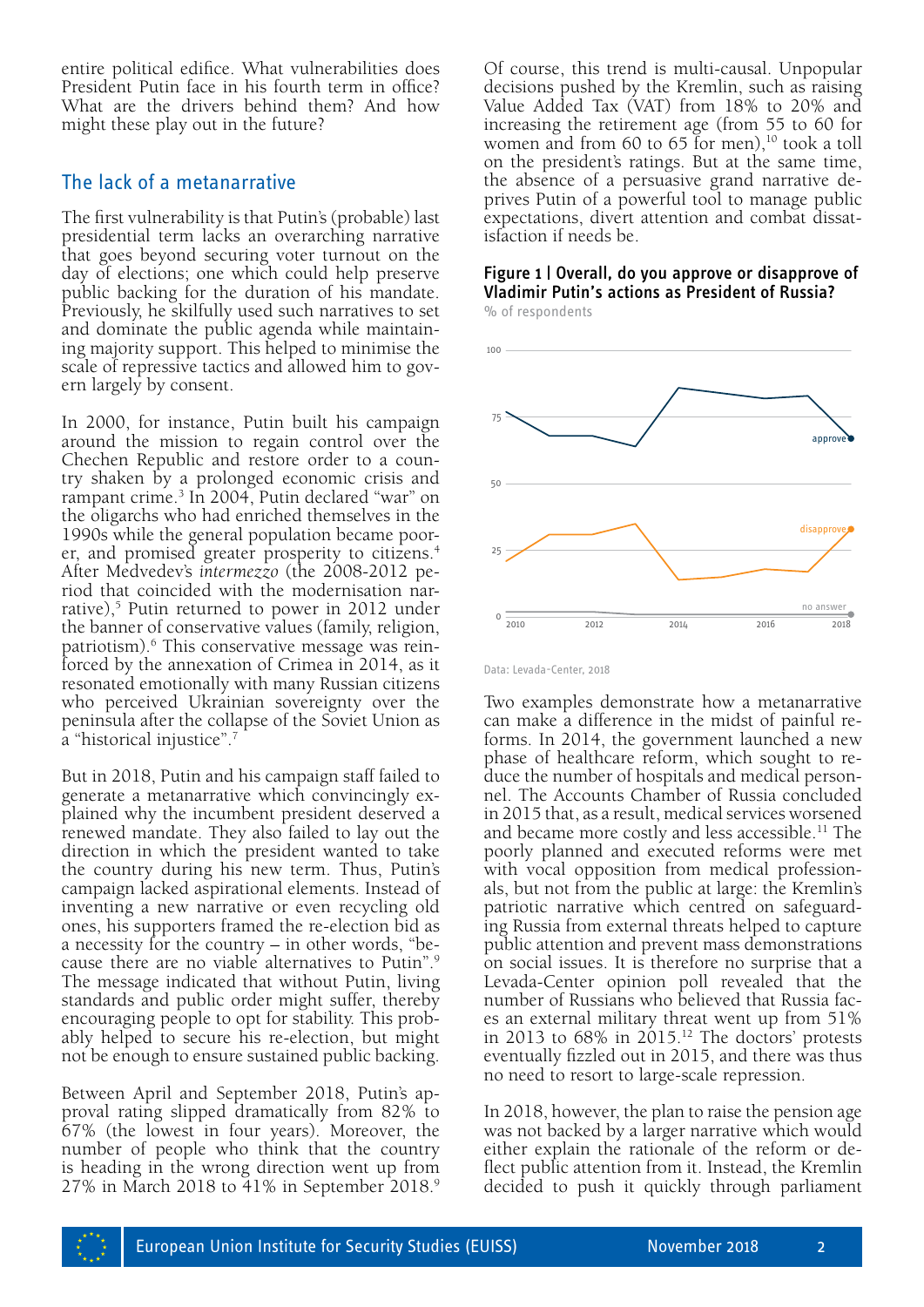during the summer holidays and the FIFA World Cup (hosted by Russia) in June-July 2018. But the move backfired: in the absence of a convincing narrative, the painful reform was perceived by the public as a hasty and cynical attempt to transfer the costs of government blunders to common citizens.13 Opinion polls revealed that 89% of respondents opposed the pension reform, $14$  and even President Putin's lengthy TV intervention in August to retroactively defend this measure and placate public anger had no effect. On the contrary, 39% of respondents thought that the president's proposals to soften the reform changed nothing, while 25% thought that his proposals made things worse.15 Dissatisfaction with the reform spilled over into the streets: protests against the pension reform rocked Russia throughout late August and early September 2018.16 In order to restore calm, the Kremlin had to step up repression.

#### Figure 2 | Does Russia face an external military threat?

% of respondents



Data: Levada-Center, 2018

### Declining output legitimacy

The second weakening factor at play is the president's declining capacity to deliver (also known as 'output legitimacy').17 While the aforementioned grand narrative(s) helped Putin project a vision of the future, each time he ran for office he also backed his candidacy with a successful track record. In 2000, he drew on his past role as the prime minister (August 1999-May 2000) who took up the fight against the Chechen rebels. In 2004, Putin ran as someone who as president brought order to the country after the chaos of the 1990s. Upon his return in 2012, he relied on his crisis management skills as prime minister (during the 2008-2012 mandate) to prove he was the one who safely steered Russia through the global financial crisis and limited the damage to the prosperity of ordinary citizens.

In 2018, Vladimir Putin tried to capitalise on his achievements in the foreign and security policy field. For instance, the election day was purposefully moved to the anniversary of Crimea's annexation, so as to act as a reminder of Putin's recent foreign policy victories. However, whereas support for the annexation of Crimea remains consistently high in opinion polls  $(88\%$  in March  $2018)$ ,<sup>18</sup> its emotional effect has naturally decreased with the passage of time. Simultaneously, the public is less and less impressed with the Kremlin's foreign policy stunts: in January 2017, 64% considered Russia's foreign policy a success, whereas this number declined to 52% by August 2018. When respondents were asked what are the main failures of Russia's foreign policy, after tensions with West (sanctions) and Ukraine, they listed domestic price hikes and declining living standards.<sup>19</sup>

Interviews by Russian sociologists with focus groups support this notion of an increase in public anxiety about the financial impact of foreign policy adventures on citizens' prosperity. In particular, respondents complain that too much attention and money is spent on defence and military operations, resent the costs associated with Crimea's annexation, and express alarm over the prospects of Russia financing Syria's reconstruction.20 It seems that after four consecutive years of falling living standards, society's mood is slowly changing. In 2017, citizens' real incomes fell to 2009 levels.21 At the same time, concerns over social problems reached or surpassed the levels seen before the annexation of Crimea (see Figure 3).<sup>22</sup> Therefore, despite attempts by the president to surf on a wave of foreign policy successes, the public is slowly awakening to the dangers and costs of Russia's assertive foreign policy.

#### Figure 3 | Three societal problems which worry Russians most

(multiple answers possible)



Data: Levada-Center, 2018

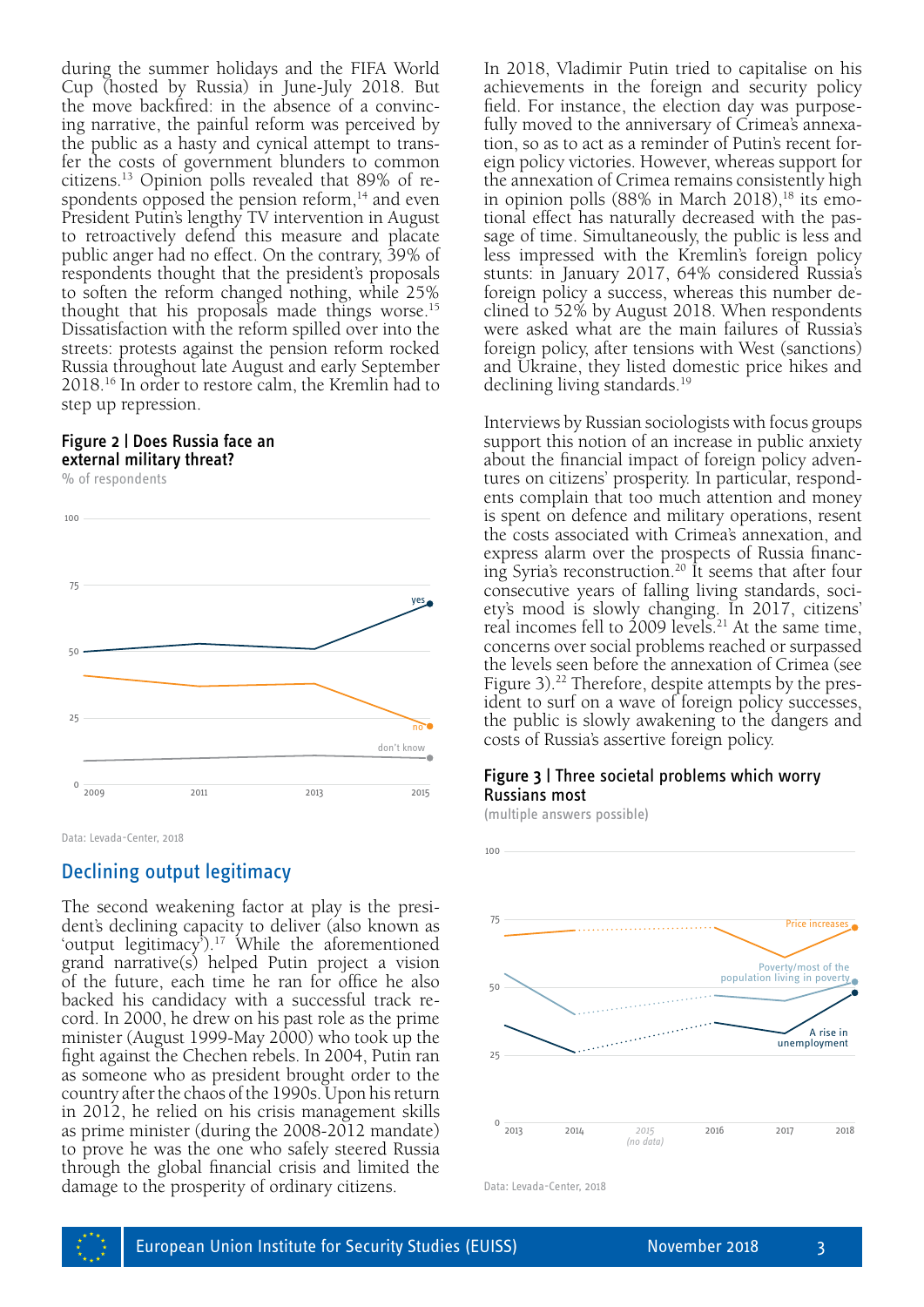Given the circumstances, citizens expect the president to re-pivot from external to domestic politics and are waiting for him take action on the economic front, where Putin does not have any recent tangible wins to show. Moreover, in order to ensure fiscal health, the Kremlin needs to go beyond partial measures to plug the pension fund deficit. The irony is that deep structural economic reforms, at least in the short and medium term, will weaken the president's popularity and correspondingly his legitimacy. There is therefore a lack of political will to enforce the far-reaching economic transformations which are required. But even if such resolve existed, the Russian political system, with its hegemonic president, has one inbuilt weakness that undermines its capacity to deliver; the over-concentration of power.

#### An overconcentration of power

The history of President Putin's rule can be summed up as an endless quest to concentrate power. Previously independent actors from the 1990s (governors, oligarchs, parliamentarians) were forced to fall into line and find their place in the Kremlincentred machine of governance, the so-called 'power vertical'.

This over-concentration of power bred a micromanagement style of governance. In turn, this discouraged initiative and made bureaucracy, in the absence of explicit orders from the top, often unresponsive to people's needs as bureaucrats sought to 'play it safe'. For example, over the last years several national emergencies (including fires and floods) were dealt with effectively only after the direct intervention of the president. In some cases (such as the floods in Krymsk), more aid was delivered in the early stages by self-organised volunteers than

by the state institutions.<sup>23</sup> Another prominent ex ample is the frequent visits by President Putin to Sochi ahead of the Olympic Games in 2014, which were supposed to put pressure on officials in order to ensure that all sporting venues and facilities were finalised on time.

'This reliance on micromanagement requires a hyperactive president. It is not enough for Putin to sign decrees and issue orders: he needs to control their execution lest they remain only on paper.'

On the one hand, such an approach strengthens the president, as it demonstrates that he is the only actor with the power to solve problems. It also helps to build his public image of a 'good tsar' and outsource responsibility for mistakes to 'bad boyars'24 – in this case, the state's top bureaucracy. On the other hand, it weakens the president as for every problem solved there are numerous issues left unattended, for which he simply has no time or energy to focus on.

This reliance on micromanagement requires a hyperactive president. It is not enough for Putin to sign decrees and issue orders: he needs to control their execution lest they remain only on paper. According to data released in 2015 by the All-Russia People's Front, a coalition of pro-Kremlin non-governmental organisations and movements, 40% of presidential decrees and orders were not executed.25 Even the presidential administration recognises that there is a problem with the speedy enforcement of normative acts issued by the president: the Presidential Control Directorate itself stated in 2015 that 70% of the president's decrees and orders had been shelved or implemented with significant delays.<sup>26</sup>

In May 2018, President Putin signed a decree laying out new ambitious economic and social targets for Russia until 2024. But the chances that the decree will be implemented are lower than in 2012, when Putin issued similar decrees (which themselves had a poor rate of implementation). $27$ The lack of funds available (estimated to be \$125 billion) is only half of the explanation.<sup>28</sup> An overcentralised system with an aging leader at its helm is the other half.

## Expectations about departure

A final factor that enfeebles President Putin is the patronal nature of the political system which he himself built. A patronal network forms the foundation of this system, which structures and mediates informal power relations between the patron and clients, on the one hand, and among clients, on the other hand. The president is the unques-

tionable master of the network, the upper echelons of which are composed of the president's friends, former colleagues and trusted officials. The bottom rungs of the network accommodate a larger swath of elites. As the ultimate controller of state resources, the president can reward

clients for sustained loyalty or punish them for perceived disloyal acts. Thus, the capacity to police the network is essential for maintaining its discipline and stability. Elections are another key element for the network's durability: they represent a critical moment as the patron must display the capacity to muster sufficient resources to secure both an overwhelming victory and re-confirm his

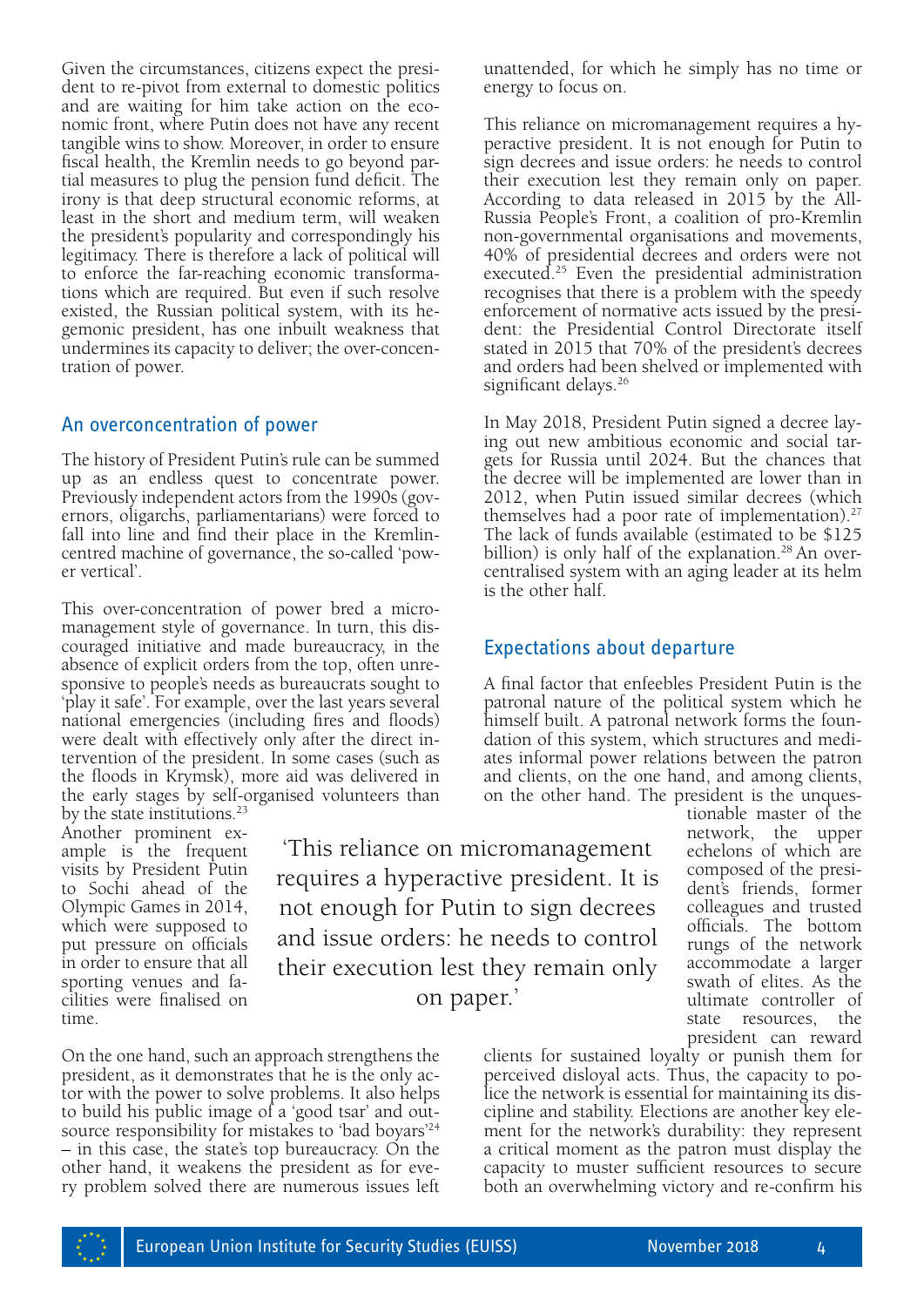hegemonic status.<sup>29</sup> President Putin recently did well on both accounts.

However, the key element for the patronal network's stability is the clients' expectation that the patron will stay in power in the future.<sup>30</sup> Back in 2007, as Putin's second mandate neared the end,

anxiety among his clients grew and voices calling for him to stay for another term (despite the constitutional limit) became louder.31 The dilemma was settled through 'castling': Dmitry Medvedev became president, while Vladimir Putin took over the executive position. The latter moved

'The expectations concerning Putin's eventual departure is the trickiest of all the vulnerabilities to deal with, and he will probably delay the decision until his final days in office in order to avoid becoming a lame duck.'

the centre of gravity to the Russian White House and thus continued to preside informally over the patronal network. This, however, proved not to be a sustainable solution. Small numbers of elites coagulated around Medvedev hoping to see him run for a second term and build his own power base. Thus, in 2012 Putin returned to the Kremlin to prevent the network from further erosion and eventual collapse. Medvedev gave up on plans for an independent run, and at the end of his presidential term loyally vacated the office for Putin (even though constitutionally he could have run for another term). This ensured six years of relative calm.

For President Putin, the 2018 mandate is the last one under the current constitutional term limits. Although there are still six more years to go, the tensions among clients regarding the future power architecture will grow with every passing year. The troduce amendments allowing him to stay in the Kremlin beyond his current term.<sup>32</sup> These declarations also deeply unsettle the network's clients who have no clear indication about the patron's, and accordingly their, future. The challenge for Putin is how to keep these anxieties about his possible (scheduled or unexpected) exit in check and maintain peace in the network. What is certain is that this protracted vulnerability will haunt the president in the years to come.

#### Managing creeping weaknesses

In the past, a combination of a grand narrative and output legitimacy helped President Putin to govern largely by consent rather than coercion. The deficit of both elements in his fourth term makes governance more costly. To maintain stability and ensure compliance, Putin will have to rely more on targeted coercion. New repressive drives – which include arrests and short spells in prison or harassment

campaigns that seek to force political opponents to leave the country – are already discernible. For example, one study found that the number of political parties barred from local elections in 2018 increased by 50% compared to the local elections in 2016.33 The arrest in August 2018 of several opposition leaders (among them Alexey Navalny and

Sergei Udaltsov) in relation to the pension reform protests came as another sign of growing repression. $3\overline{4}$  In the coming years, the space for independent opposition is poised to shrink yet further.

Still, it appears that Putin is striving to re-

cover some sort of output legitimacy and will thus seek to minimise the scale of repression. To govern by consent is always cheaper: there are attempts to compensate for the lack of an overarching narrative of his presidency with grand infrastructure and social projects, for instance. These mega projects, besides rewarding clients of the patronal network via state-awarded contracts, have the aim of instilling pride and creating an impression of rapid modernisation.<sup>35</sup> The opening of the Kerch bridge connecting continental Russia with the annexed Crimean peninsula ahead of the presidential elections and Putin's proposal to erect another mega-bridge in the far east (to the island of Sakhalin), both widely trumpeted by domestic media outlets, support this assumption.<sup>36</sup>

President Putin's interest in high-visibility projects is likely to affect oligarchs who will be 'asked' to co-finance them. The proposal by the presidential economic adviser Andrei Belousov's to collect \$7.5 billion from Russia's big businesses for social and economic modernisation plans is an early sign of the Kremlin's intentions to squeeze more funds from the private sector for its pet projects. $37$  This message was reiterated by Putin himself in a more subtle form during 4th Eastern Economic Forum, when he proposed to "think how to stimulate Russian exporters to channel part of revenues to effective economic and social projects in the far east".38 It is also likely that this trend will intensify.

It cannot be ruled out, however, that in addition to mega projects, President Putin might once again resort to a more assertive foreign policy to restore legitimacy – 50% of Russians still regard the recent past as a success in foreign policy terms. Nevertheless, military adventures abroad do not come without costs, and the public has lately shown a preference for governance which focuses on solving rising internal economic problems. Moreover, in the aftermath of the pension reform

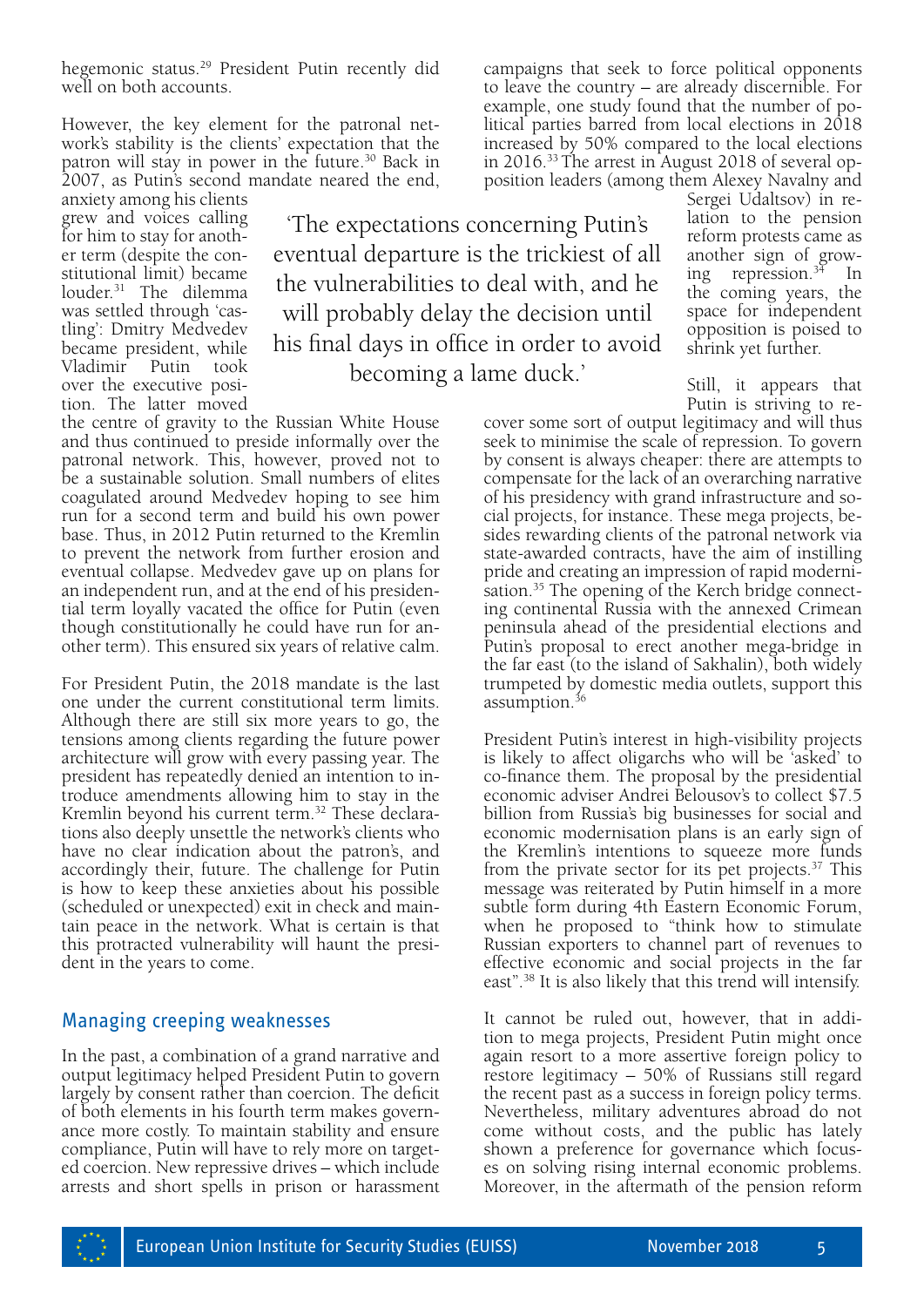#### Figure 4 | Russian mega-projects and events

including budget estimates in \$ billion



Data: Multiple public sources

debacle, society's tolerance and patience with new economic burdens might run thin. Thus, unlike in the cases of Crimea and Syria, another attempt to use pugnacious foreign policy to restore legitimacy at home has a serious chance of backfiring.

The president has sought to improve the inefficien-<br>cy of the highly centralised system. However, he chose to optimise the system in its existent form rather than opt for decentralisation. This optimisa- tion is being conducted with a biological factor in mind: the old loyalists in the presidential adminis- tration and central and local governments are slowly being replaced with younger (and expectedly more efficient) officials. The trend was observable during the previous presidential mandate (in 2016, the head of the presidential administration Sergey Ivanov was replaced by the much younger Anton Vaino), and is likely to gather pace as the ruling elite ages. However, it is a temporary fix. As one Russian observer put it: "the elite has undergone a rejuvenation, not through cultivation, but through additives. As a result, its resources have become more reliable, but only for a limited time."39

There are also children of former high officials among the young cadres. $40$  If previously they were mostly promoted to top positions in state corporations and banks, in 2018 a new development occurred: the position of minister of agriculture went to the son of one of Putin's close associates.<sup>41</sup> Often, the appointment of privileged children is not designed to enhance the efficiency of the state apparatus, but to ensure loyalty and stave off rebellion by aging clients.42

The expectations concerning Putin's eventual de- parture is the trickiest of all the vulnerabilities to deal with, and he will probably delay the decision until his final days in office in order to avoid be- coming a lame duck. The longer he procrastinates, however, the deeper the disquiet will be among elites and the higher the risks are of intra-elite squabbles getting out of control. To keep anxious elites behind him or prevent the formation of alliances which might challenge him, the president will most likely increasingly resort to repressive tactics.

Previously, Putin combined sticks and carrots to ensure elite loyalty. However, in his third mandate, he began to rely more than before on repression as a means to control elites.<sup>43</sup> This was largely conducted under the banner of fighting against corruption: there was a marked increase in the number of cases where secondary-level elites (regional

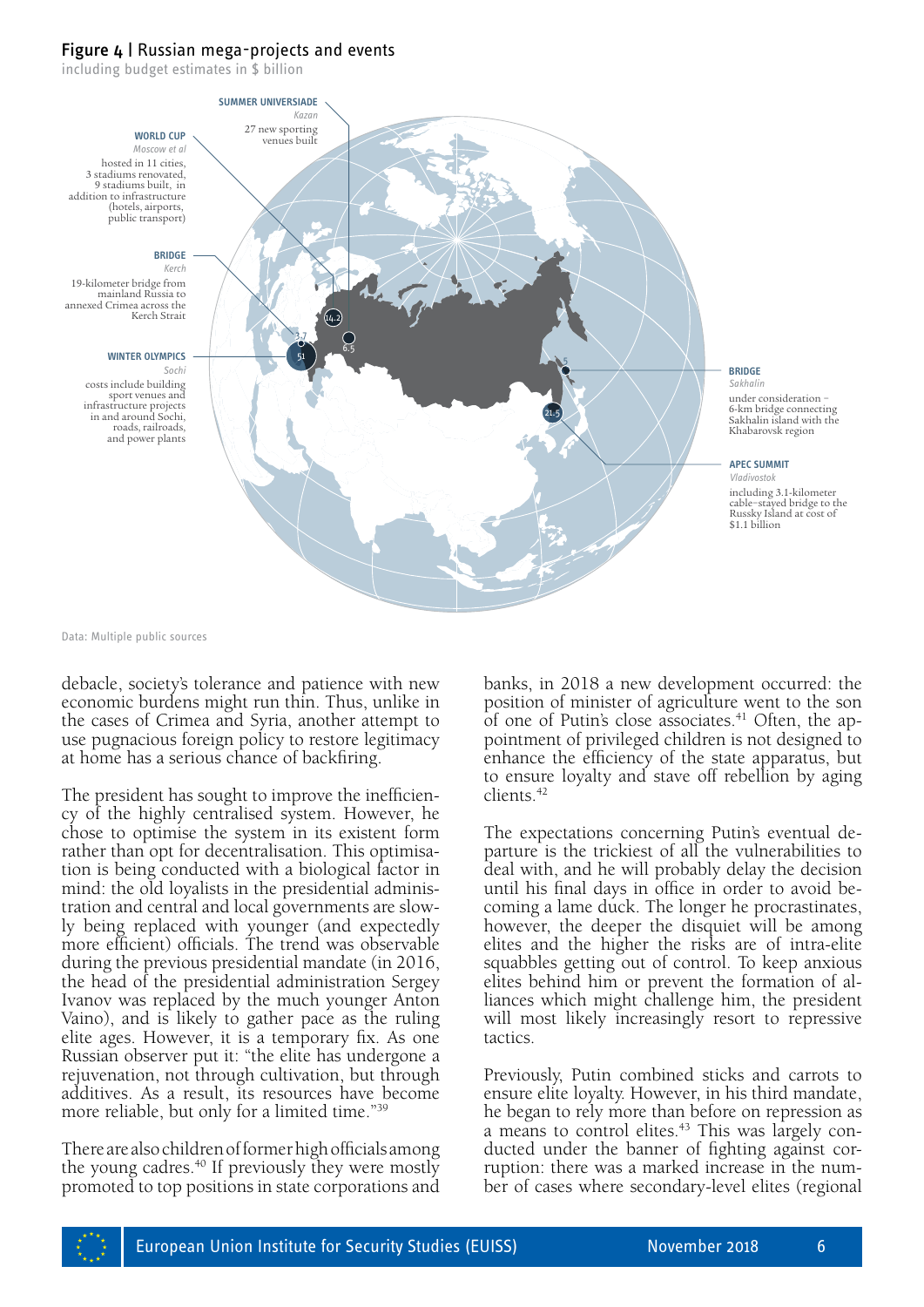or federal officials) were arrested and sentenced for corruption. Still, this phenomenon has not reached sweeping levels and appears to be designed to have an 'educational' effect on top-tier officials.44 On the one hand, repression may en- sure greater compliance and thereby cement the network's stability. On the other hand, large-scale repression can also trigger serious discontent within the network.

Even if Putin successfully navigates these chal- lenges and decides to stay in power as president (UR currently holds a constitutional majority in the Duma so a constitutional change is not legally impossible) or in any other official position which would allow him to lead from behind after 2024, expectations surrounding his exit will not just persist but worsen. In 2024, Putin will turn 72, and the anticipation of his eventual retirement will be more acute than in 2018.

Putin will probably remain in power after 2024, but an alternative scenario cannot be ruled out. The contours of any future power arrangement without Putin may take shape earlier than 2024, but what could signal that a reset of the system is imminent? A significant restructuring of the political landscape (including the leading political parties) ahead of next Russian parliamentary elections in 2021 could be one of the indicators. It is also not impossible that the current government will not serve the full term. Although Putin has not changed governments in the middle of presidential term, this might happen for the first time after the Duma elections in 2021. Replacing an unpopular government (which implemented the pension reform) with a new one led by a young promising prime minister could be another mark that the president has made up his mind to pass the baton in 2024.

### The future of EU-Russia relations

The way President Putin is handling his accumu- lating domestic weaknesses does not indicate a radical change in the tone and substance of EU-Russia relations in the short to medium term. Greater repression (even if targeted) might increase the number of Russian activists or business people seeking sanctuary in EU member states. In turn, this will underscore the ever-growing normative gap between the EU and Russia. However, to bridge the gap, bidding for Putin's mega infrastructure projects might be open not only for the patron's clients but also to some extent for European businesses, too. The working assumption in the Kremlin is that the private sector still can be a useful channel to erode the EU's principled collective stance on Russia, which emerged in the wake of the annexation of Crimea.

At the same time, to avert further erosion of domestic legitimacy at a low cost the Kremlin will not hesitate to use old – or initiate new – crises in the EU's eastern and southern neighbourhood. Seen from this perspective, a Ukraine absorbed by its upcoming presidential and parliamentary elections or a war-torn Syria (in case the deal on Idlib collapses, for example) remain attractive targets for the Kremlin. However, such external engagements might not pay off domestically. Thus, still feeling vulnerable at home, the Kremlin will probably be tempted to continue cultivating discontent in EU member states via persistent cyber meddling in public debates (to amplify existent societal cleavages) and electoral processes.

A reshuffle at the very top of the Russian state (before or after 2024) may open a window of opportunity to rethink the EU's current approach to bilateral relations. That said, it is also equally possible that EU-Russia relations under a new ruler in the Kremlin could take a turn for the worse. Alternatively, a disorderly and inconclusive power transition is likely to generate a cacophony of political messages coming from Moscow and thus bring more uncertainty (at least in the short term) regarding the future of EU-Russia relations.

#### **Stanislav Secrieru is a Senior Analyst at the EUISS.**

#### **Vitali Shkliarov is an independent Political Consultant and Strategist.**

#### **Endnotes**

1) James Masters, "Putin's party wins majority in parliamentary elections", CNN, September 19, 2016, [https://edition.cnn.](https://edition.cnn.com/2016/09/19/europe/russia-parliamentary-elections/index.html) [com/2016/09/19/europe/russia-parliamentary-elections/index.](https://edition.cnn.com/2016/09/19/europe/russia-parliamentary-elections/index.html) [html](https://edition.cnn.com/2016/09/19/europe/russia-parliamentary-elections/index.html).

2) Andrew Roth, "Vladimir Putin secures record win in Russian presidential election", The Guardian, March 19, 2018, [https://](https://www.theguardian.com/world/2018/mar/19/vladimir-putin-secures-record-win-in-russian-presidential-election) [www.theguardian.com/world/2018/mar/19/vladimir-putin](https://www.theguardian.com/world/2018/mar/19/vladimir-putin-secures-record-win-in-russian-presidential-election)[secures-record-win-in-russian-presidential-election.](https://www.theguardian.com/world/2018/mar/19/vladimir-putin-secures-record-win-in-russian-presidential-election)

3) Vladimir Putin, "Russia at the turn of millennium", Nezavisimaia Gazeta, December 30, 1999, [https://pages.uoregon.](https://pages.uoregon.edu/kimball/Putin.htm) [edu/kimball/Putin.htm](https://pages.uoregon.edu/kimball/Putin.htm).

4) Pavel Voshianov, "Proekt vragi naroda [Enemies of people project]", Novaya Gazeta, July 9, 2003, [http://2003.novayagazeta.](http://2003.novayagazeta.ru/nomer/2003/41n/n41n-s00.shtml) [ru/nomer/2003/41n/n41n-s00.shtml](http://2003.novayagazeta.ru/nomer/2003/41n/n41n-s00.shtml).

5) "Medvedev programme speech", Reuters, February 15, 2008, [https://uk.reuters.com/article/uk-russia-medvedev-highlights/](https://uk.reuters.com/article/uk-russia-medvedev-highlights/medvedev-programme-speech-idUKMEDVEDEV0820080215) [medvedev-programme-speech-idUKMEDVEDEV0820080215.](https://uk.reuters.com/article/uk-russia-medvedev-highlights/medvedev-programme-speech-idUKMEDVEDEV0820080215)

6) Melik Kaylan, "Kremlin values: Putin's Strategic Conservatism", World Affairs, Vol. 177, No. 1 (May/June 2014), pp. 9-17.

7) "56% of Russian citizens consider Crimea is a part of Russia", Crimea.kz, September 11, 2013, [https://crimea.kz/73313-](https://crimea.kz/73313-Kremlievskiiy-sociolog-56-grazhdan-RF-schitayut-Krym-chast-yu-Rossii.html) [Kremlievskiiy-sociolog-56-grazhdan-RF-schitayut-Krym-chast](https://crimea.kz/73313-Kremlievskiiy-sociolog-56-grazhdan-RF-schitayut-Krym-chast-yu-Rossii.html)[yu-Rossii.html.](https://crimea.kz/73313-Kremlievskiiy-sociolog-56-grazhdan-RF-schitayut-Krym-chast-yu-Rossii.html)